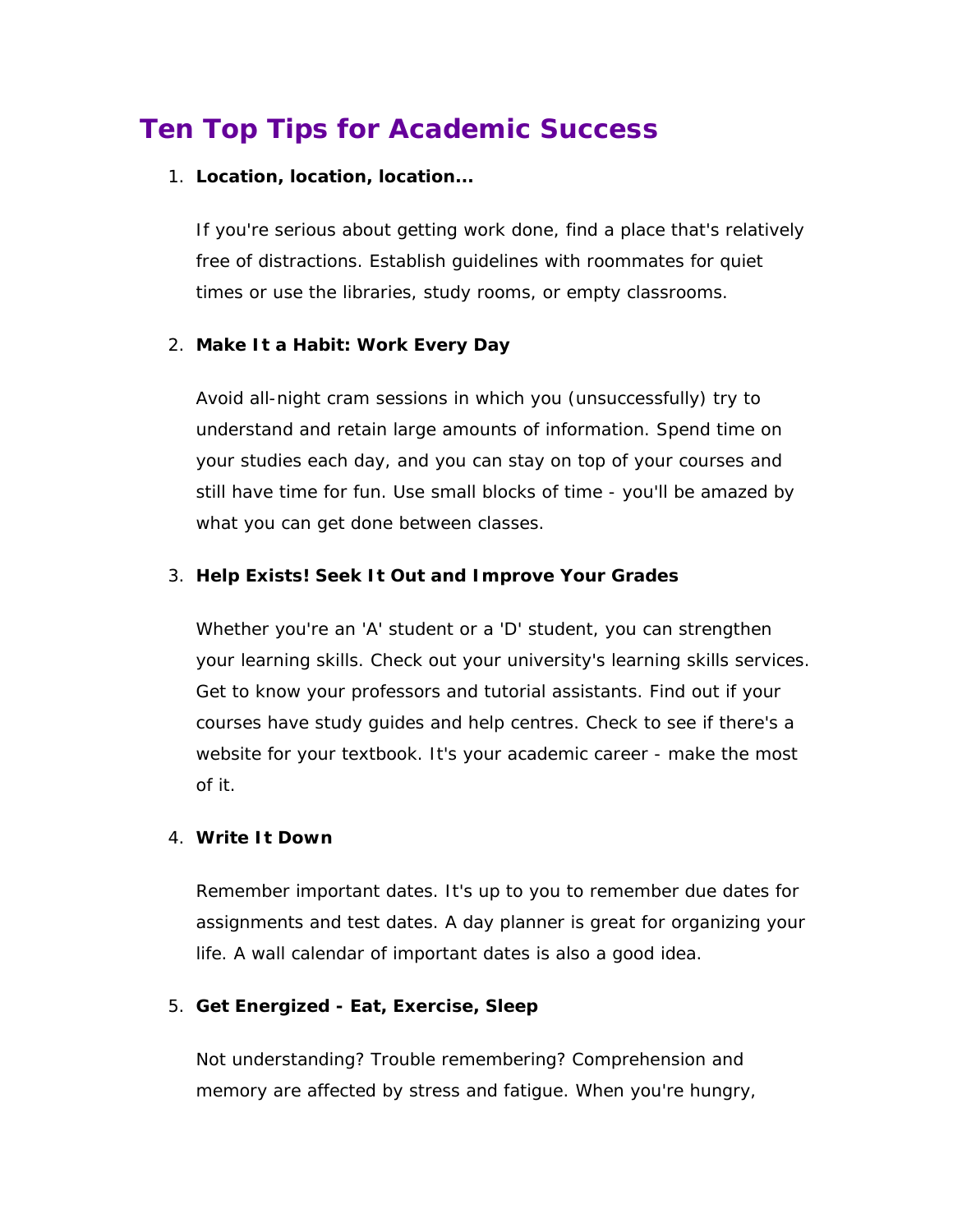tense, or tired your brain can't function at its full potential. It's especially crucial to eat well, exercise, and get adequate sleep during exam periods.

### 6. **Be a Keener: Go to Class Prepared and Take Good Notes**

Don't fall into the habit of missing class. Someone else's notes aren't going to be as good as having gone to the lecture yourself. In class, listen for emphasis and examples. Take a thorough set of notes; you'll be thankful at test time. Questions after the lecture? Go to your professor's or tutorial assistant's office hours. It's better to learn as you go than to find yourself not prepared the night before an exam.

## 7. **Lectures and Textbooks: What's the BIG Picture?**

Many unsuccessful students see a course as "a lot of stuff to memorize." University learning requires understanding how pieces of information fit together to form a "BIG picture." Use course outlines, tables of content, headings and subheadings to organize the information in each of your courses. Routinely ask yourself, "What's the purpose of this detail?" and "Where does it fit in the big picture?"

## 8. **Do Something (Anything!) to Remember Key Information**

Capture your understanding of course material in an active way. Generate examples, create mnemonics, make summary notes, identify key words, highlight textbooks, or add margin notes. Be creative and interested, and you're more likely to be awesome at test time.

## 9. **Think You'll Remember Key Points? Prove It.**

No matter how well you understand something, without practice some forgetting will occur. **Before** a test, make sure that you can recall important information from memory. Self-test by recalling information